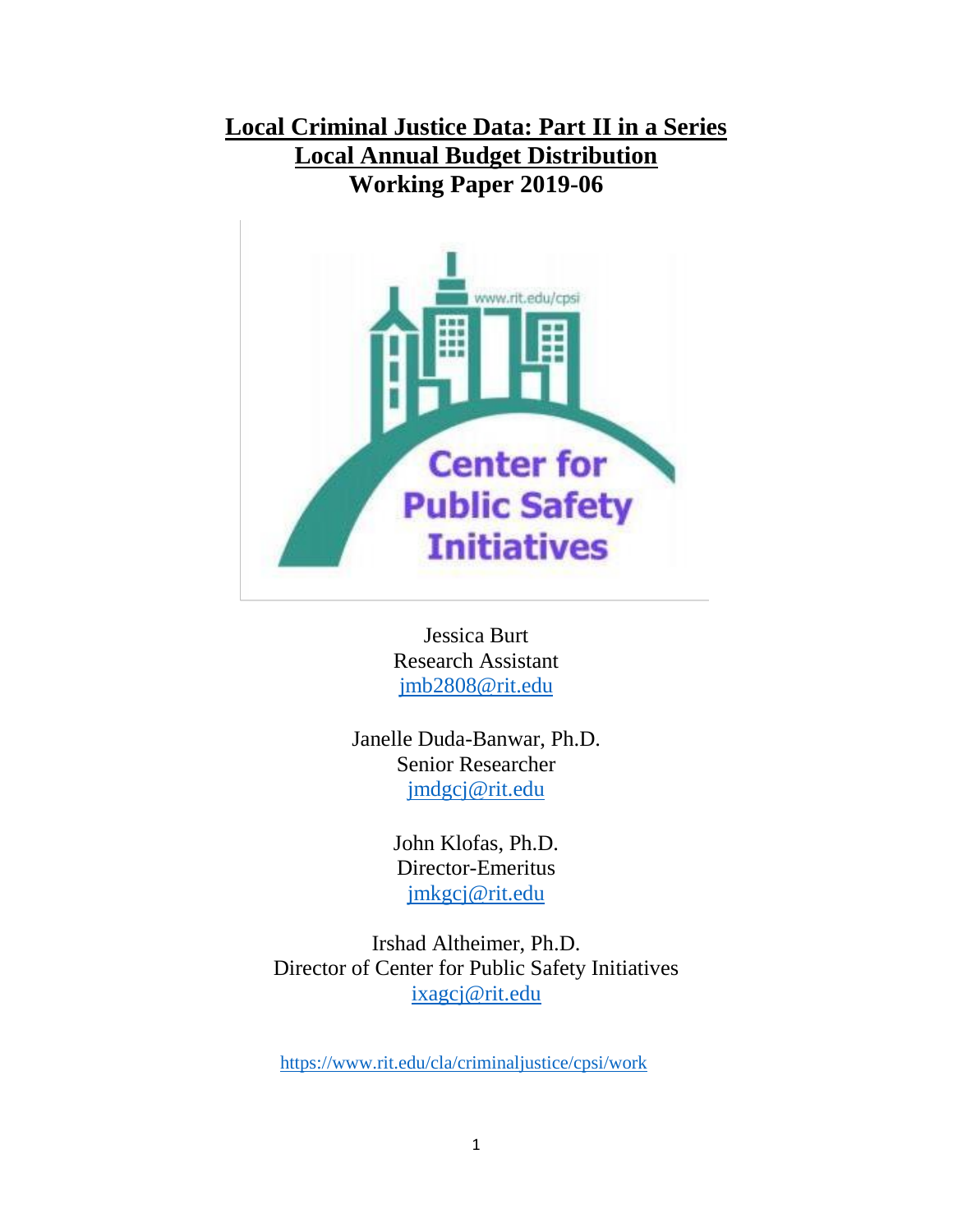# **Introduction**

There are many questions of interest concerning the local criminal justice system. Conversations on various topics, however, are often stymied by the lack of available data on the criminal justice system. Specific information on the criminal justice system is often unknown to members of the community, but is essential for active engagement in a democracy. This paper works to provide part of this essential data to members of the community in an effective and simple manner. This paper is the second in a series on the topic of local criminal justice system data. The purpose of this working paper series is to effectively and clearly provide essential criminal justice data to members of the community. For a complete collection of the data please visit our story map at: [https://arcg.is/0SPzX5.](https://arcg.is/0SPzX5)

This paper is focused on the distribution of local annual budgets. This includes the amount of funding that Monroe County and the City of Rochester distribute to criminal justice and which departments receive funding. The amount of money spent on criminal justice is often a talking point with community members. Issues related to funding are often raised when discussing funding and its relationship to crime reduction. This information is also essential for taxpayers in the local community to have a deeper understanding of the allocation of government resources. As individual departmental budgets increase, the total County and City budget increase as well, causing potential increases in taxes. The relationship between budgets and taxes reveals the importance of this information being presented to members of the community in a clear and simple manner.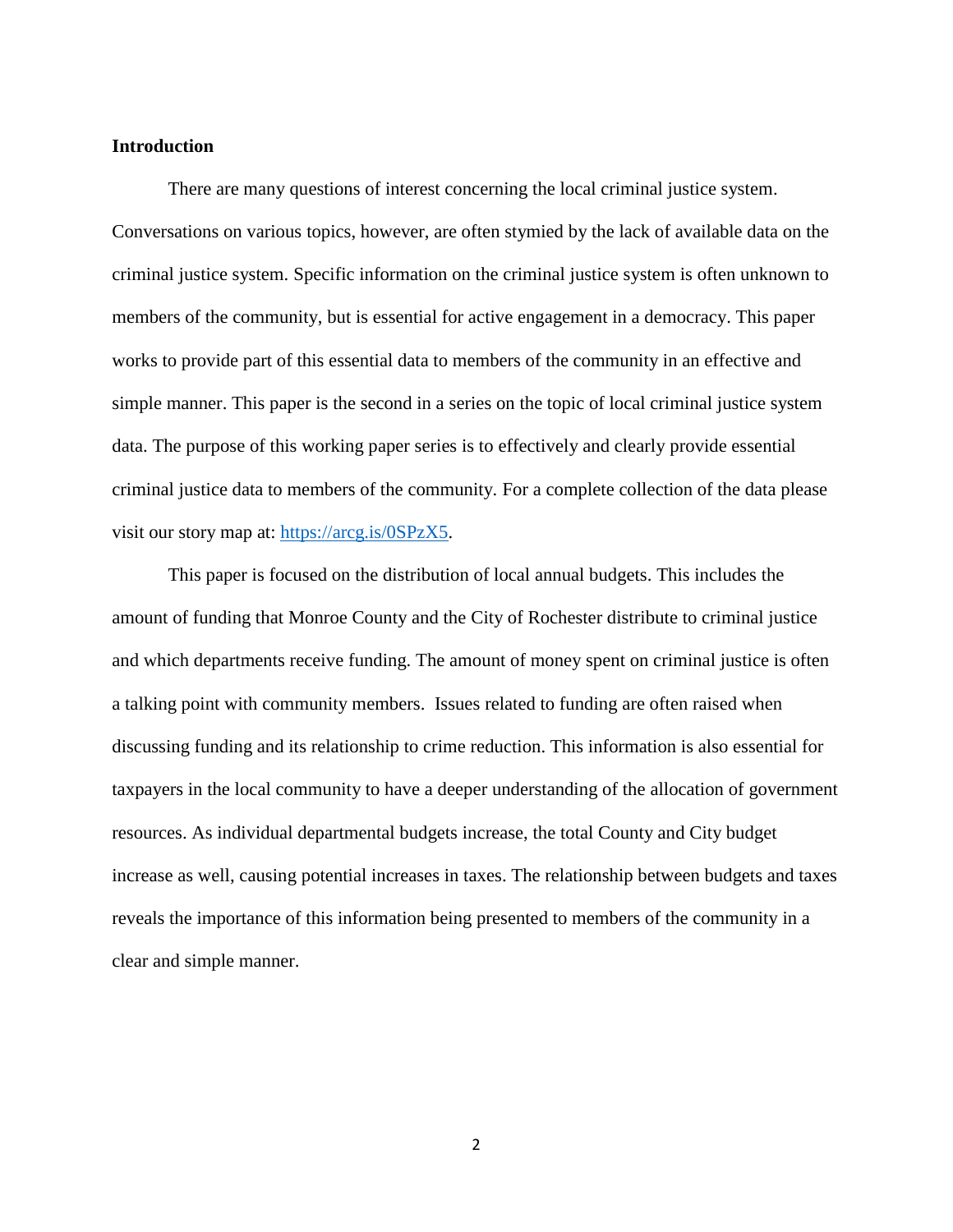## **Research Questions**

This paper works to answer the questions: "What percentage of the Monroe County budget is distributed to criminal justice departments?" and "What percentage of the City of Rochester budget is distributed to criminal justice departments?"

#### **Methodology**

The two areas of focus for this data collection are Monroe County and the City of Rochester. Although Rochester is a city in Monroe County, the City of Rochester Budget is exclusive to that of Monroe County. The Monroe County and City of Rochester Budgets are both available to the public on their respective websites and are updated annually. They are both full length documents with extensive information. For this analysis, the City of Rochester Adopted Budget for 2017-2018 and the Monroe County Adopted Budget for 2018 were used. From these budget documents, the total budget for the area and the total budget for all criminal justice related departments was collected. For Monroe County, the criminal justice related departments included are the Public Defender's Office, Public Safety, the District Attorney's Office and the Sheriff's Office. The Public Safety department includes agencies such as Probation, the 911 Dispatch Center, and the Monroe Crime Analysis Center. For the City of Rochester, the only department related to criminal justice was the Rochester Police Department.

The percent of the total budget that each department received as well as the percent of the budget that criminal justice related departments received in total was calculated. The total criminal justice budget was calculated by summing the budgets of the criminal justice related departments. The total criminal justice budget was subtracted from the total Monroe County budget to calculate the total budget that was distributed to non-criminal justice departments. The Rochester Police Department budget was subtracted from the total City of Rochester budget to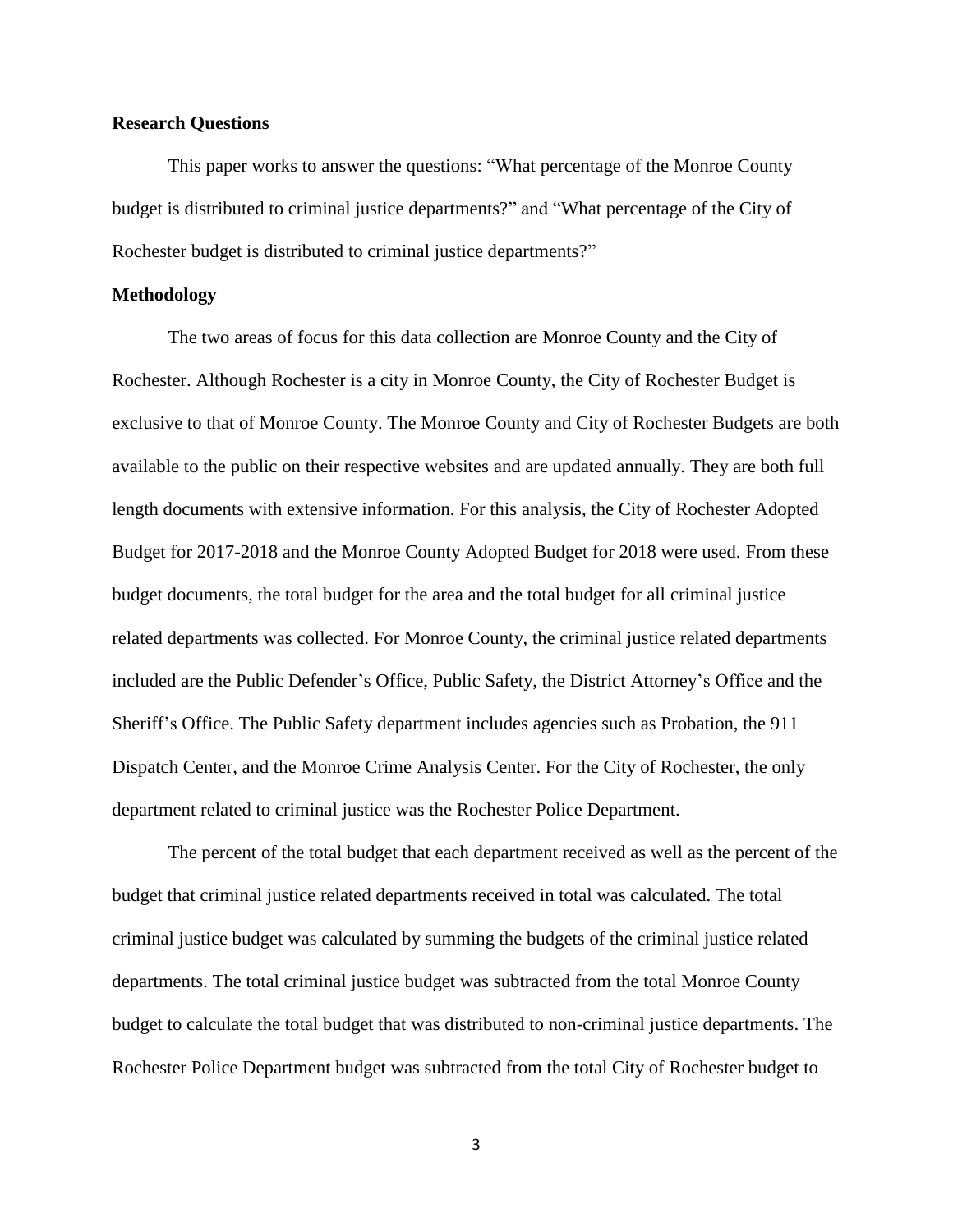calculate the total budget for all other non-criminal justice related departments. The percent of the total budget that the police department encompassed was calculated as well as the percent of the total budget that is distributed to other departments.

### **Data**

The data presented in Table 1 display the percentage of the total Monroe County budget that was allocated to criminal justice departments. In total, the County spent almost 1.2 billion dollars (\$1,198,934,207) in 2018. Of that, almost 250 million dollars (21%) was spent on criminal justice. Table 2 displays the distribution of the total criminal justice budget. In other words, Table 1 shows that 21% of the total budget was distributed to criminal justice departments and Table 2 displays the departmental distribution of that 21%.

The Sheriff's Office received the most funding, with 60.42% of the total criminal justice budget. Public Safety received 30.16% of the budget, including many departments such as, Probation, the 911 Dispatch Center and the Monroe Crime Analysis Center. Although it appears to have the second largest percentage of the budget, this department is divided into many smaller agencies. Of interesting note is that the District Attorney's Office receives almost twice as much as the Public Defender's Office, 6.19% and 3.23% of the budget, respectively. This distribution represents the emphasis that the County puts on the prosecution of crimes versus the defense of criminal defendants.

#### **Space Intentionally Left Blank**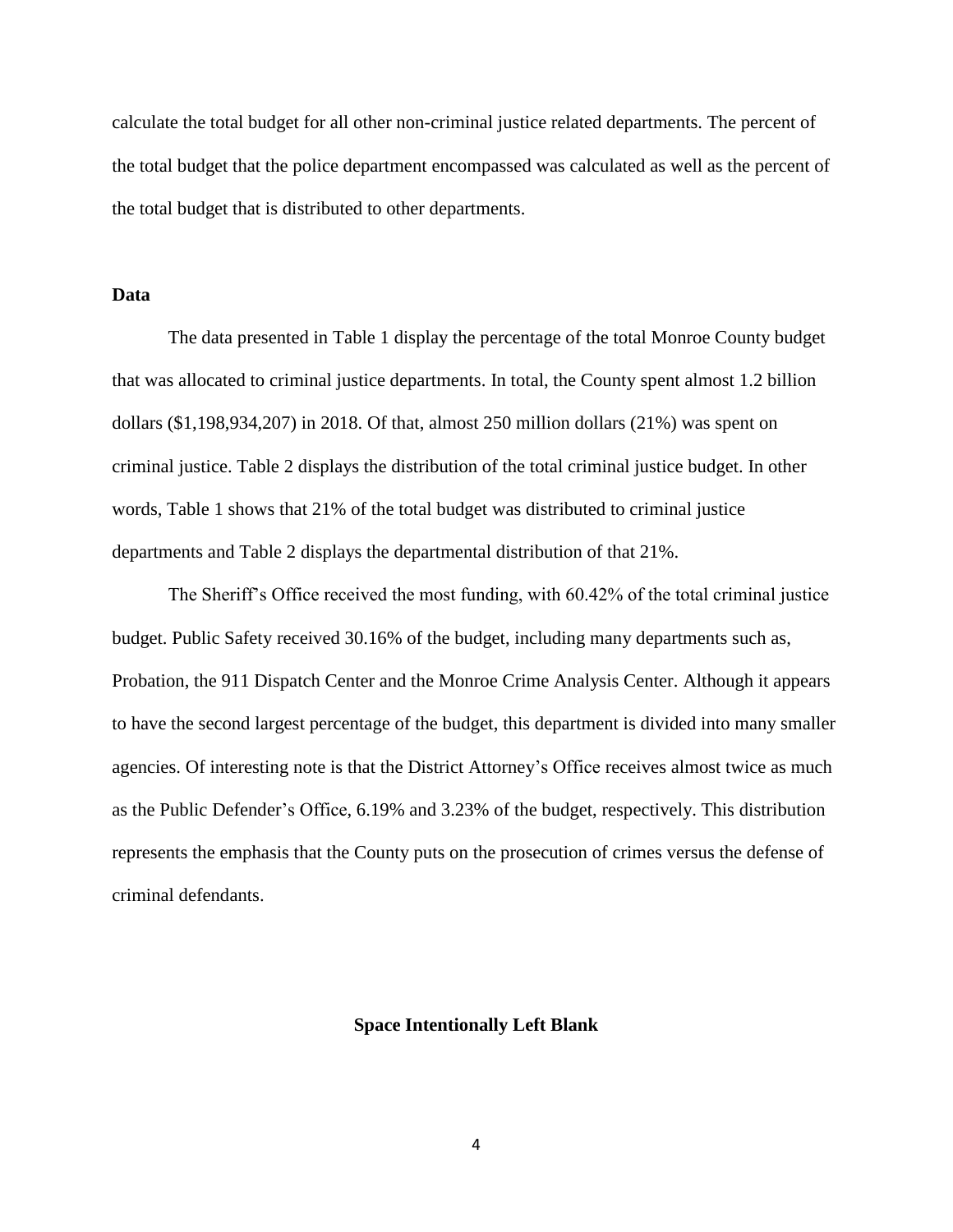



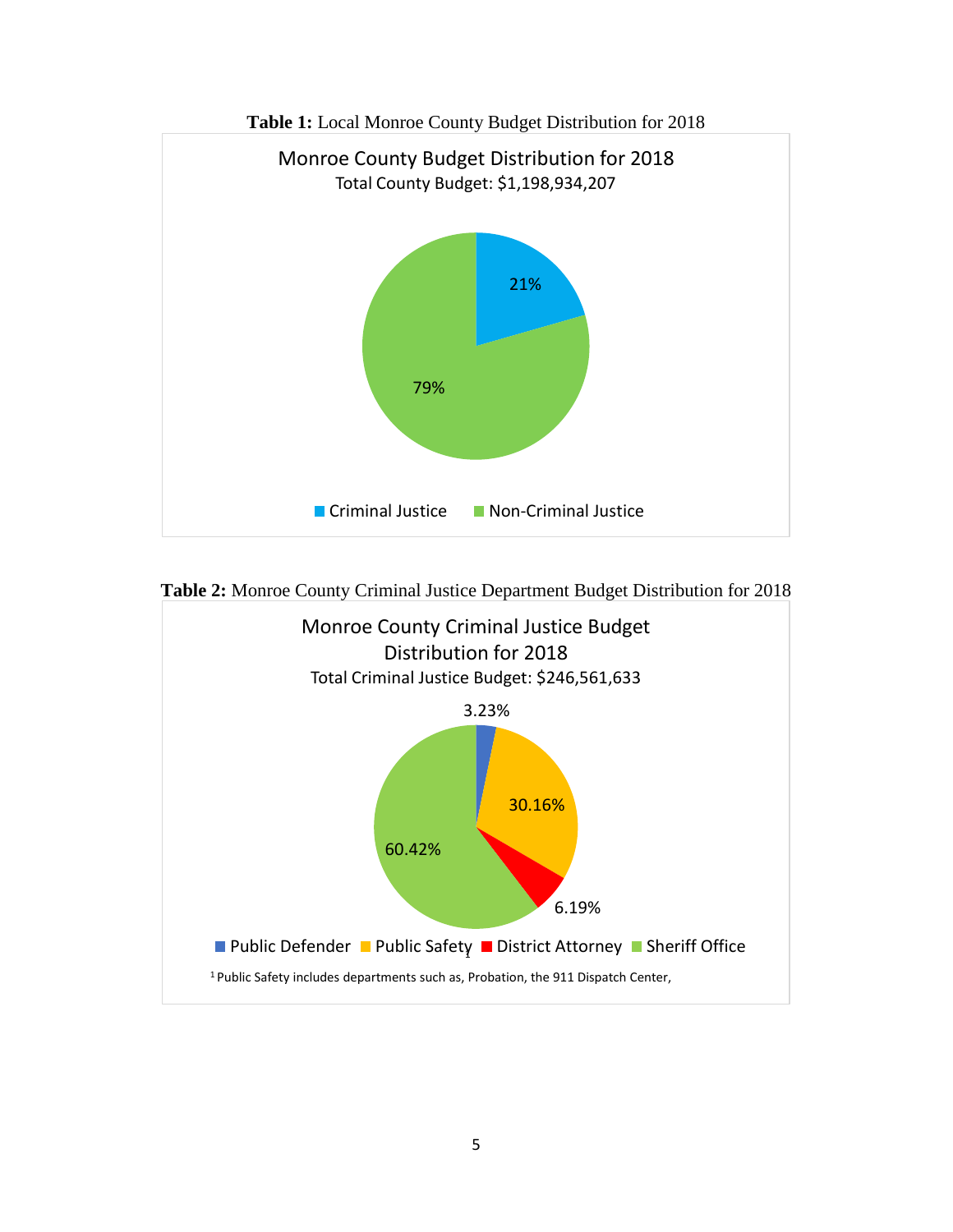Table 3 displays the percent of the total City of Rochester budget that is distributed to the police department. It is interesting to note that although the only department related to criminal justice is the police department, a similar percent of the total budget was distributed to criminal justice across both the City (17%) and the County (21%). This suggests that both the City and County place comparable value on the importance of criminal justice.

It is important when comparing the budget for criminal justice departments to mention the number of crimes present in each of those areas. The total number of serious offenses reported by the Rochester Police Department for 2017 was 9,911. The total number of serious offenses reported by the Monroe County Sheriff's Office for 2017 was 3,022. These serious offenses included all part I offenses encompassing both property and violent crime. It is important to note that despite this difference, the County has additional responsibilities, such as supervisions of persons on probation.



**Table 3:** City of Rochester Budget Distribution for 2017-2018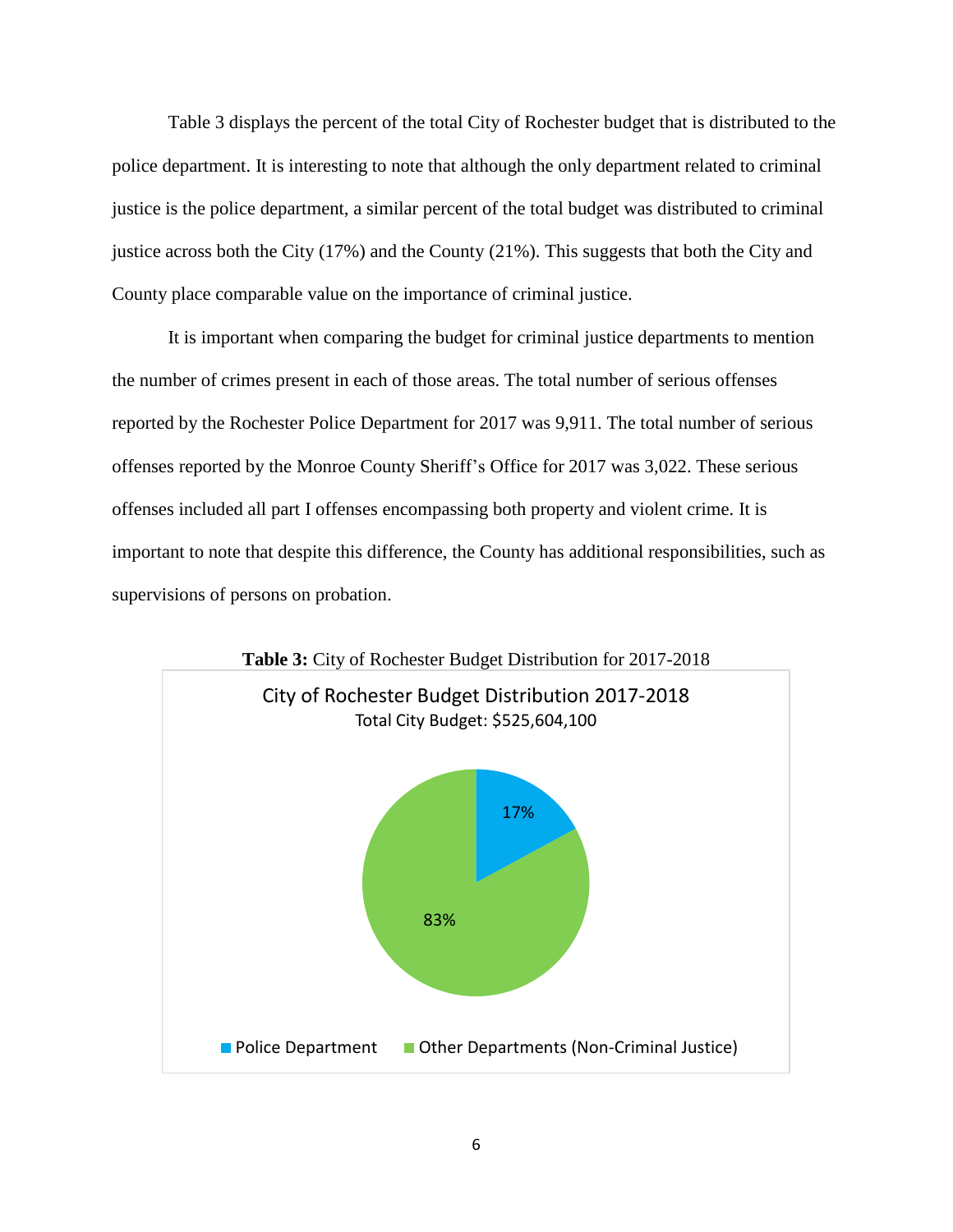### **Limitations**

One limitation of these findings is the lack of information on outside funding that departments receive. Often departments such as the Rochester Police Department or Sheriff's Office receive funding that is not displayed in the annual budget. An example of this type of outside funding is consistent grant funding from federal or New York State sources, such as the Project Safe Neighborhoods Grant which is awarded annually to law enforcement agencies across the country. This funding is not directly accounted for as the budget information was solely collected from the adopted budgets for the County and City, respectively.

A second limitation involves the data collection process. The criminal justice departments examined were selected based on the researchers' assessment of the extent that each department focused on crime. Therefore, law offices for the City of Rochester and the County that did not deal with crime directly were not included. The budget for City and County departments are divided into mandated and non-mandated budgets. Mandated is defined as the portion of the budget that supports services required by state law whereas the non-mandated budget funds services that the state does not require. The total budget, regardless of its state requirements, were used for this data set. Accounting for the percent of the budget that is non-mandated and its distribution in terms of type and expenditure in departments may change the analysis of the data presented. Interestingly, mandated and non-mandated budgets are not consistent per department and some budgets are not mandated at all.

An additional limitation is the depth of departmental budget information for these data. The data presented in this paper provide surface level information regarding the budget distribution. Further provided in each budget is the dispersion of funding for each department. For example, the type and nature of expenditures for the Rochester Police Department range